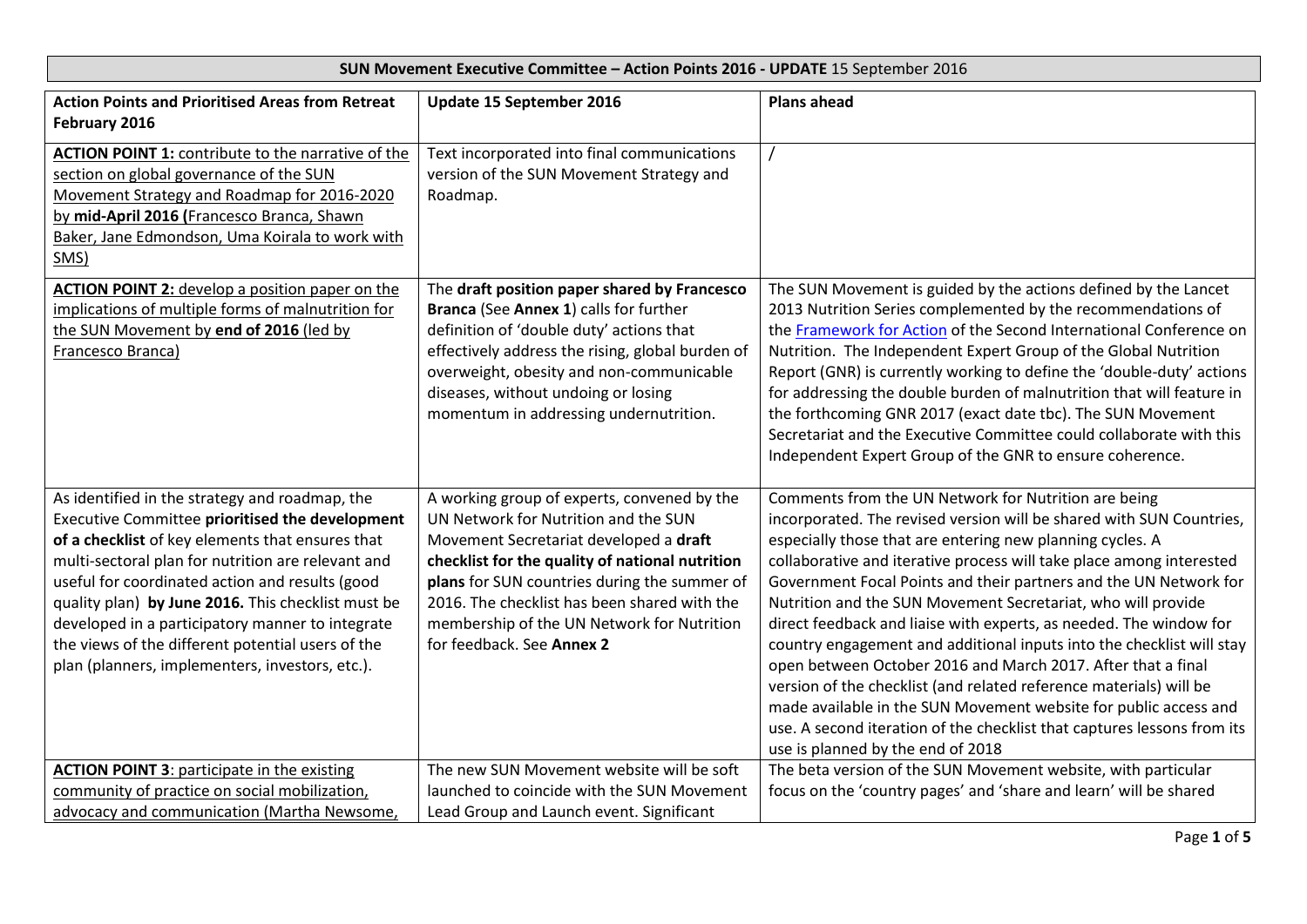| Marc van Ameringen, Martin Bloem, Uma Koirala,<br>William Chilufya, with Jane Edmondson kept<br>regularly updated). The SMS is tentatively planning<br>the next teleconference for April 2016.                              | work has been done to make all country pages<br>and knowledge areas useful spaces to all<br>nutrition champions. Nutrition narrative work<br>has progressed, in collaboration with the PR<br>Agencies Weber Shandwick and M & C<br>Saatchi, resources are available for review<br>here: www.nutritionspace.org                                                                                                                                                                                                                                                                                                                                                                                                                                                                                                                                                                                                                                                                                                                                                                                                                                                                                                                                                                 | with relevant Executive Committee members for their review and<br>input to ensure it is an indispensable tool for country efforts.<br>A SUN toolkit, under development, building on the nutrition<br>narrative work, will debunk nutrition approaches sector by sector.<br>To be progressed with relevant Executive Committee members<br>oversight.                                                                                                                                                                                                                                                                                                                                                                                                                                                                                               |
|-----------------------------------------------------------------------------------------------------------------------------------------------------------------------------------------------------------------------------|--------------------------------------------------------------------------------------------------------------------------------------------------------------------------------------------------------------------------------------------------------------------------------------------------------------------------------------------------------------------------------------------------------------------------------------------------------------------------------------------------------------------------------------------------------------------------------------------------------------------------------------------------------------------------------------------------------------------------------------------------------------------------------------------------------------------------------------------------------------------------------------------------------------------------------------------------------------------------------------------------------------------------------------------------------------------------------------------------------------------------------------------------------------------------------------------------------------------------------------------------------------------------------|---------------------------------------------------------------------------------------------------------------------------------------------------------------------------------------------------------------------------------------------------------------------------------------------------------------------------------------------------------------------------------------------------------------------------------------------------------------------------------------------------------------------------------------------------------------------------------------------------------------------------------------------------------------------------------------------------------------------------------------------------------------------------------------------------------------------------------------------------|
| <b>ACTION POINT 4: support a renewed approach to</b><br>respond to the support requested by SUN<br>countries in engaging with business by the<br>beginning of the second half of 2016. (Fokko<br>Wientjes and Abdoulaye Ka) | The SUN Business Network (SBN) Operations<br>Committee has been exploring opportunities<br>to better align with other global platforms,<br>notably the World Business Council for<br>Sustainable Development, in order to improve<br>support available to national SUN business<br>networks.<br>The SBN team has further developed its<br>guidance for SUN Countries on developing<br>national SBNs. An online guide with good<br>practice, case studies and lessons learned<br>from existing networks is available for all SUN<br>Countries.<br>There are now 12 national SBNs, with 4<br>national SBNs currently in development<br>(having established a host organisation and<br>partners to support their creation and using<br>the SBN's guide)<br>In addition 15 SUN Countries have now<br>requested support from the global SBN team<br>to develop national SBNs. The SBN has<br>responded in 6 countries by developing a draft<br>strategy for SUN focal points (including<br>Senegal, see next point). Following the last<br>round of SUN Country Calls (September 5-9 <sup>th</sup><br>September) the remaining countries will be<br>supported to utilise the SBN's guide.<br>In Senegal, the SBN, with support from<br>Abdoulaye Ka, commissioned a report into the | Abdoulaye Ka to review the report and agree next steps for support<br>with the SBN network facilitator.<br>On September 20 <sup>th</sup> 2016 during UNGA week, the SBN's global<br>Advisory Group will discuss how they can further support national<br>SBNs. Commitments from the group include access to technical<br>expertise in the areas of Fortification, Marketing, School Feeding<br>programmes and workforce nutrition policies.<br>An increasing number of national SBNs are requesting support in the<br>areas of market research and consumer insights. The SBN is<br>responding through the development of a virtual SBN Responsible<br>Marketing Academy. This will be discussed during the Advisory<br>Group Meeting - and reflects the view of the Advisory Group that<br>SUN needs to develop a greater focus on the consumer. |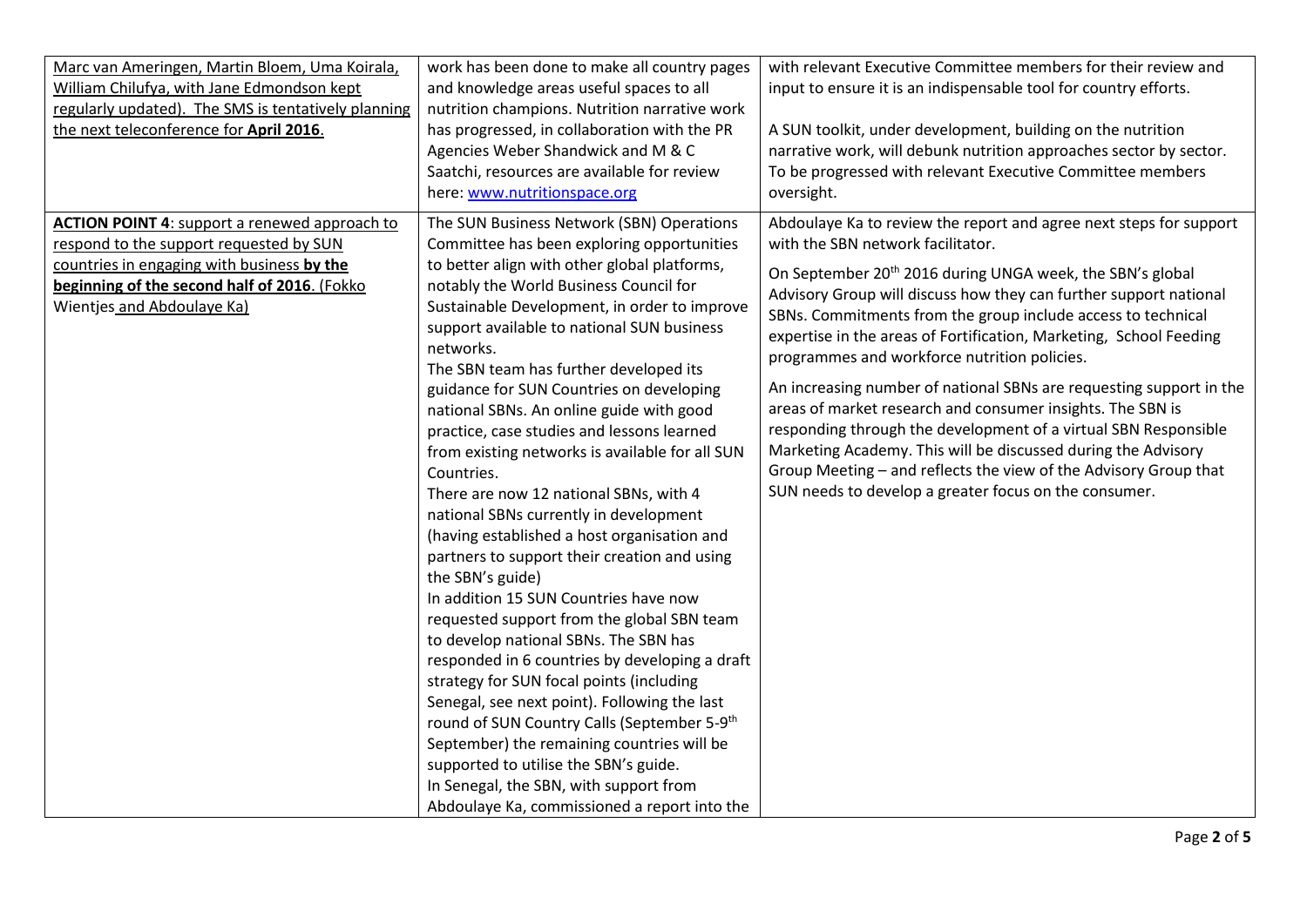|                                                                                                                                                                                                                                                                                                                                                                                                            | opportunities for developing a national<br>business network. As part of the report<br>drafting process, interviews were conducted<br>in-country to identify potential entry points<br>for business to engage in national plans and<br>explore options for the structure of the<br>business platform. The report has provided<br>the SBN with positive ideas on the next steps<br>to take in Senegal.                                                                                                                                                                               |                                                                                                                                                                                                                             |
|------------------------------------------------------------------------------------------------------------------------------------------------------------------------------------------------------------------------------------------------------------------------------------------------------------------------------------------------------------------------------------------------------------|------------------------------------------------------------------------------------------------------------------------------------------------------------------------------------------------------------------------------------------------------------------------------------------------------------------------------------------------------------------------------------------------------------------------------------------------------------------------------------------------------------------------------------------------------------------------------------|-----------------------------------------------------------------------------------------------------------------------------------------------------------------------------------------------------------------------------|
| <b>ACTION POINT 5: prepare a webinar strengthening</b><br>the approach of the SUN Movement on conflict of<br>interest, with the SMS before the end of June 2016<br>(Francesco Branca)                                                                                                                                                                                                                      | WHO has participated in a workshop<br>organised by the Secretariat in Nairobi on<br>prevention and management of Conflict of<br>Interest with delegations of 5 countries.                                                                                                                                                                                                                                                                                                                                                                                                          | Concept note to be agreed between WHO and SMS and webinar to<br>be organised in next 3 months.                                                                                                                              |
| <b>ACTION POINT 6: participate in the equity working</b><br>group set up and facilitated by the SMS (Daysi De<br>Marquez and Uma Koirala) The SMS is tentatively<br>planning the next teleconference for April 2016.                                                                                                                                                                                       | The SUN Movement Equity Working Group,<br>has met virtually 3 times and delivered the<br>following: (i) consensus on a shared definition<br>on equity, equality and non-discrimination; (ii)<br>an equity, equality and non-discrimination<br>check on the overall SUN Movement Roadmap<br>and Strategy and identify gaps, (iii) equity<br>dimension to the checklist of key elements<br>that ensures that multi-sectoral plan for<br>nutrition.<br>The group has also begun to review efforts to<br>date and outstanding equity related nutrition<br>requests from SUN Countries. | Due to staffing changes within the SUN Movement Secretariat, the<br>coordination of the Equity Working Group will be addressed after<br>the launch of the SUN Movement Strategy and Roadmap 2016-2020<br>in September 2016. |
| The Executive Committee agreed that an ethical<br>framework of the Movement' stewardship<br>arrangements is to be put into force. The SMS will<br>submit a full proposal to the Executive Committee<br>which includes a code of conduct, register of<br>interest process, identification of ethics advisors<br>who can be mobilised when needed as well as<br>agreed standards for transparency on the SUN | Each member of the Executive Committee is<br>asked to sign a code of conduct and declare<br>their interest. See attached documents                                                                                                                                                                                                                                                                                                                                                                                                                                                 | The code of conduct and declarations of interest of the Executive<br>Committee members will be posted on the SUN Movement Website.<br>The Secretariat will ensure that it remains updated.                                  |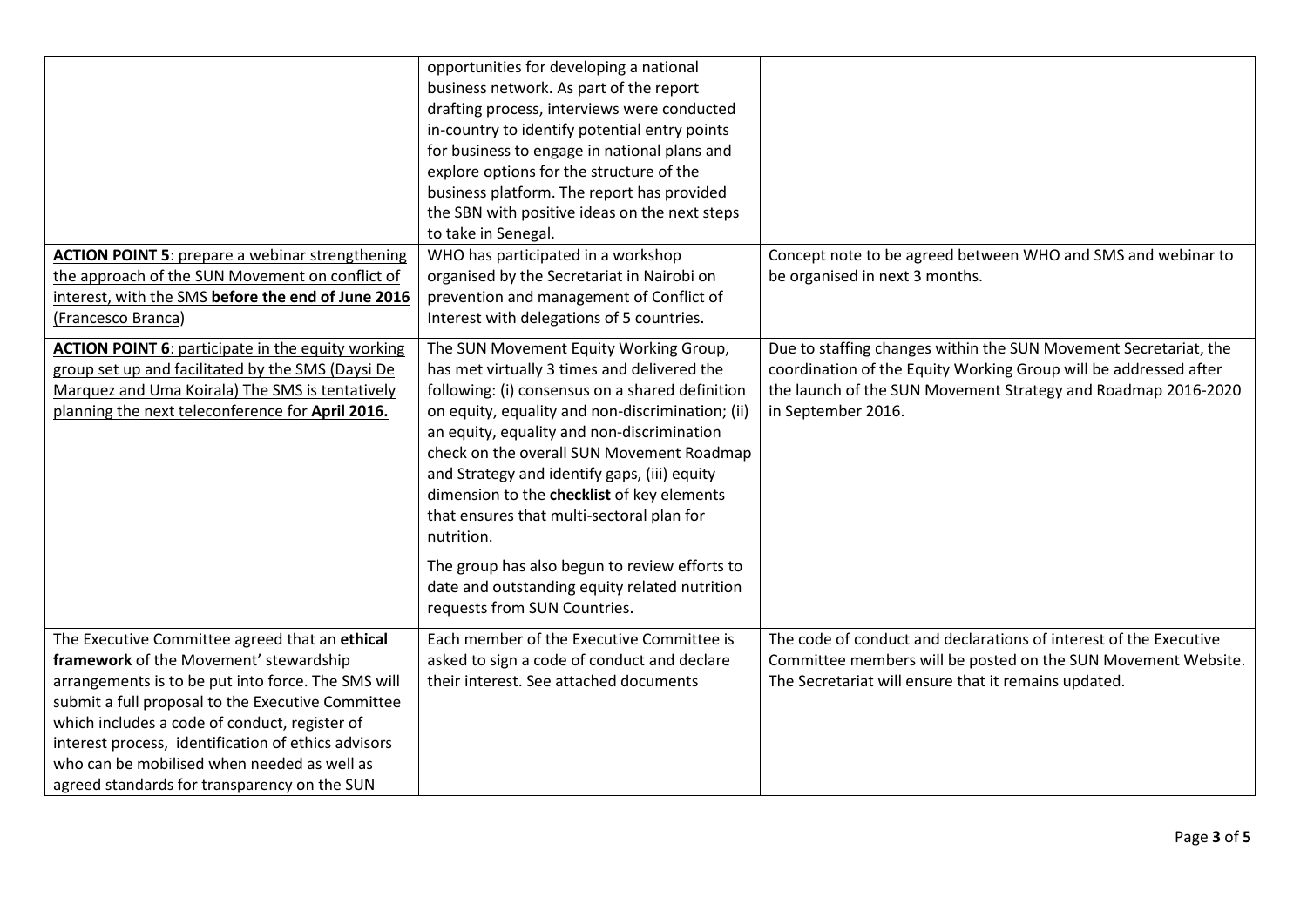| Movement website (Executive Committee profiles               |                                                                                                                                                                                                                                                                                                                  |                                                                                                                                                                                                                                                                                                                                                                                                 |  |  |
|--------------------------------------------------------------|------------------------------------------------------------------------------------------------------------------------------------------------------------------------------------------------------------------------------------------------------------------------------------------------------------------|-------------------------------------------------------------------------------------------------------------------------------------------------------------------------------------------------------------------------------------------------------------------------------------------------------------------------------------------------------------------------------------------------|--|--|
| and activities).                                             |                                                                                                                                                                                                                                                                                                                  |                                                                                                                                                                                                                                                                                                                                                                                                 |  |  |
| <b>ACTION POINT 7: work with the SMS and the</b>             | Following two calls with Executive Committee                                                                                                                                                                                                                                                                     | A separate call will be organised with Fokko and market expert:                                                                                                                                                                                                                                                                                                                                 |  |  |
| Coordinator to develop further the monitoring                | members, the SUN Movement Secretariat is                                                                                                                                                                                                                                                                         | explore which are the systems and indicators that should be                                                                                                                                                                                                                                                                                                                                     |  |  |
| system enabling the Executive Committee to                   | working to build a core layer of agreed                                                                                                                                                                                                                                                                          | considered in order to monitor the market share of affordable                                                                                                                                                                                                                                                                                                                                   |  |  |
| reinforce the mutual accountability and continuous           | indicators that builds on the theory of change                                                                                                                                                                                                                                                                   | nutrient-rich foods and how changes influence (positive)                                                                                                                                                                                                                                                                                                                                        |  |  |
| progress of the Movement for April 2016. (Fokko              | of the SUN Movement. This will allow                                                                                                                                                                                                                                                                             | consumption patterns. This topic has also been taken on board by                                                                                                                                                                                                                                                                                                                                |  |  |
| <b>Wientjes and Christine Guwatudde Kintu)</b>               | countries in the Movement to test and                                                                                                                                                                                                                                                                            | the SUN Business Network.                                                                                                                                                                                                                                                                                                                                                                       |  |  |
|                                                              | monitor how their commitments translate<br>into results for better nutrition impacts. The<br>SUN Movement Secretariat is also working<br>with the four global Networks and with<br>providers of technical assistance to identify<br>indicators to monitor the performance of the<br>SUN Movement Support System. | The SUN Movement Secretariat will provide a draft paper on the<br>consolidated SUN Movement Monitoring, Evaluation, Accountability<br>and Learning (MEAL) system to be discussed at the December<br>meeting of the Executive Committee. Once agreed by the Executive<br>Committee the paper on the SUN MEAL will be published as an<br>appendix complementing the Strategy & Roadmap 2016-2020. |  |  |
| <b>ACTION POINT 8: help the Secretariat develop</b>          |                                                                                                                                                                                                                                                                                                                  | The SUN Movement Secretariat will develop a brief note setting out                                                                                                                                                                                                                                                                                                                              |  |  |
| options for the evaluation of the second phase of            |                                                                                                                                                                                                                                                                                                                  | the options and estimated costs for evaluation by the end of 2016                                                                                                                                                                                                                                                                                                                               |  |  |
| the SUN Movement by the end of 2016 (Meera                   |                                                                                                                                                                                                                                                                                                                  | as part of the draft paper on the MEAL system.                                                                                                                                                                                                                                                                                                                                                  |  |  |
| Shekar and Felix Phiri)                                      |                                                                                                                                                                                                                                                                                                                  |                                                                                                                                                                                                                                                                                                                                                                                                 |  |  |
| <b>ACTION POINT 9:</b> form a task team to review            |                                                                                                                                                                                                                                                                                                                  | The SMS will organise a call of the working group in November 2016.                                                                                                                                                                                                                                                                                                                             |  |  |
| Executive Committee and Lead Group membership                |                                                                                                                                                                                                                                                                                                                  |                                                                                                                                                                                                                                                                                                                                                                                                 |  |  |
| management (procedures to follow in the event of             |                                                                                                                                                                                                                                                                                                                  |                                                                                                                                                                                                                                                                                                                                                                                                 |  |  |
| changes in member status and renewal) and self-              |                                                                                                                                                                                                                                                                                                                  |                                                                                                                                                                                                                                                                                                                                                                                                 |  |  |
| assessment of performance of Executive                       |                                                                                                                                                                                                                                                                                                                  |                                                                                                                                                                                                                                                                                                                                                                                                 |  |  |
| Committee by end of 2016 (Shawn Baker,                       |                                                                                                                                                                                                                                                                                                                  |                                                                                                                                                                                                                                                                                                                                                                                                 |  |  |
| Abdoulaye Ka and Martha Newsome)                             |                                                                                                                                                                                                                                                                                                                  |                                                                                                                                                                                                                                                                                                                                                                                                 |  |  |
| Action Points and Prioritised Areas from Call on 8 June 2016 |                                                                                                                                                                                                                                                                                                                  |                                                                                                                                                                                                                                                                                                                                                                                                 |  |  |
|                                                              |                                                                                                                                                                                                                                                                                                                  |                                                                                                                                                                                                                                                                                                                                                                                                 |  |  |
| DECISION 1: Executive Committee endorsed an 'all-            | The SUN Movement Secretariat will help the                                                                                                                                                                                                                                                                       |                                                                                                                                                                                                                                                                                                                                                                                                 |  |  |
| in commitment' to work with the World Bank to                | World Bank Group to circulate invitations to                                                                                                                                                                                                                                                                     |                                                                                                                                                                                                                                                                                                                                                                                                 |  |  |
| support the event in October on stunting which is            | the 'Invest in the Early Days' event that will                                                                                                                                                                                                                                                                   |                                                                                                                                                                                                                                                                                                                                                                                                 |  |  |
| one step in a longer path of collaboration to                | take place on 6 <sup>th</sup> October in Washington as                                                                                                                                                                                                                                                           |                                                                                                                                                                                                                                                                                                                                                                                                 |  |  |
| support countries to access funding through the              | part of the World Bank Annual Meetings.                                                                                                                                                                                                                                                                          |                                                                                                                                                                                                                                                                                                                                                                                                 |  |  |
| World Bank and other investors building on                   | While it is an 'open' event, participants will                                                                                                                                                                                                                                                                   |                                                                                                                                                                                                                                                                                                                                                                                                 |  |  |
| national costed plans for nutrition.                         | need to have successfully applied for a                                                                                                                                                                                                                                                                          |                                                                                                                                                                                                                                                                                                                                                                                                 |  |  |